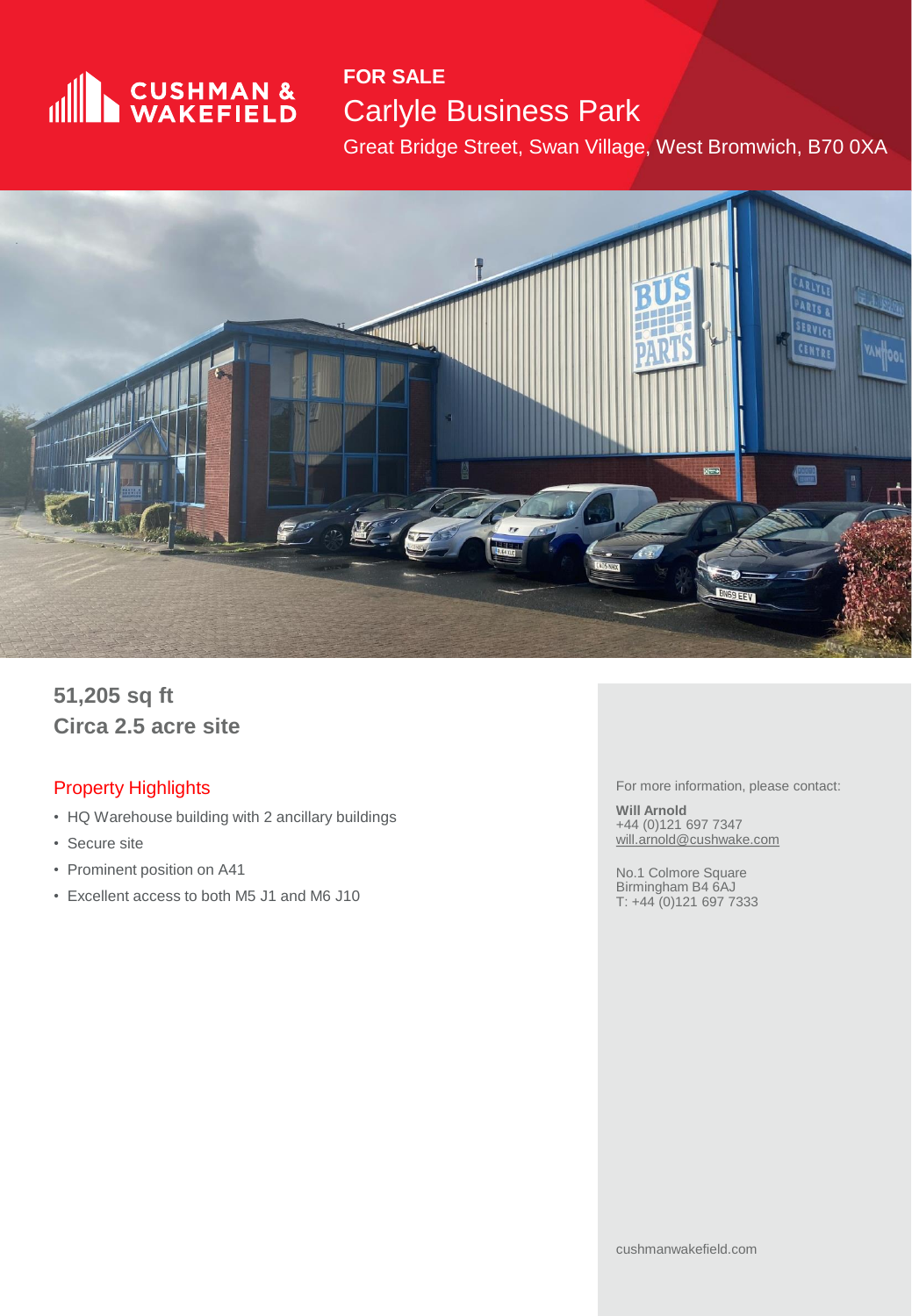# **CUSHMAN &**

#### **FOR SALE** Carlyle Business Park

Great Bridge Street, Swan Village, West Bromwich, B70 0XA

### Location

The Property is located fronting Swan Island in Swan Village, West Bromwich with access onto Great Bridge Street. Swan Island lies on the A41 Black Country Route. M5 J1 is 6-minute drive.



## **Description**

The original property was constructed in 1995 and has been extended since, with the latest addition of two Warehouses in 2017. The main accommodation has a haunch height of 6.7m with 6 level access doors. The units are racked throughout with a small mezzanine in the main warehouse.

The offices consist of ground and first floor offices with fully fitted out lighting, suspended ceilings, carpeting and doubleglazed windows. There is a reception area, WC's and ancillary store rooms throughout.

Externally, there is security lighting with CCTV cameras throughout the site, and surrounding the site is a security fence of minimum 2 m height.

#### **Tenure**

Freehold

#### EPC

The EPC is currently assessed as C62, valid until 12 March 2023

#### Business Rates

The Rateable Value is £160,000 per annum.

### Legal and Surveying Costs

Each party to bear its own legal and surveying costs.

#### Services

We have not tested any apparatus, equipment, fixtures, fittings or services and cannot verify they are fit for purpose.

|                               | Sq Ft  | 'Sq M |
|-------------------------------|--------|-------|
| <b>Warehouse</b>              | 30,885 | 2,869 |
| <b>Office / Kitchen / WCs</b> | 7,255  | 674   |
| <b>Warehouse 2</b>            | 4,987  | 463   |
| <b>Warehouse 3</b>            | 8,078  | 750   |
|                               | 51,205 | 4,756 |

### Viewing & Further Information

Strictly by appointment with the sole agents, Cushman & Wakefield.

Will Arnold +44 (0)7793 149 886 <u>[will.arnold@cushwake.com](mailto:will.arnold@cushwake.com)</u>